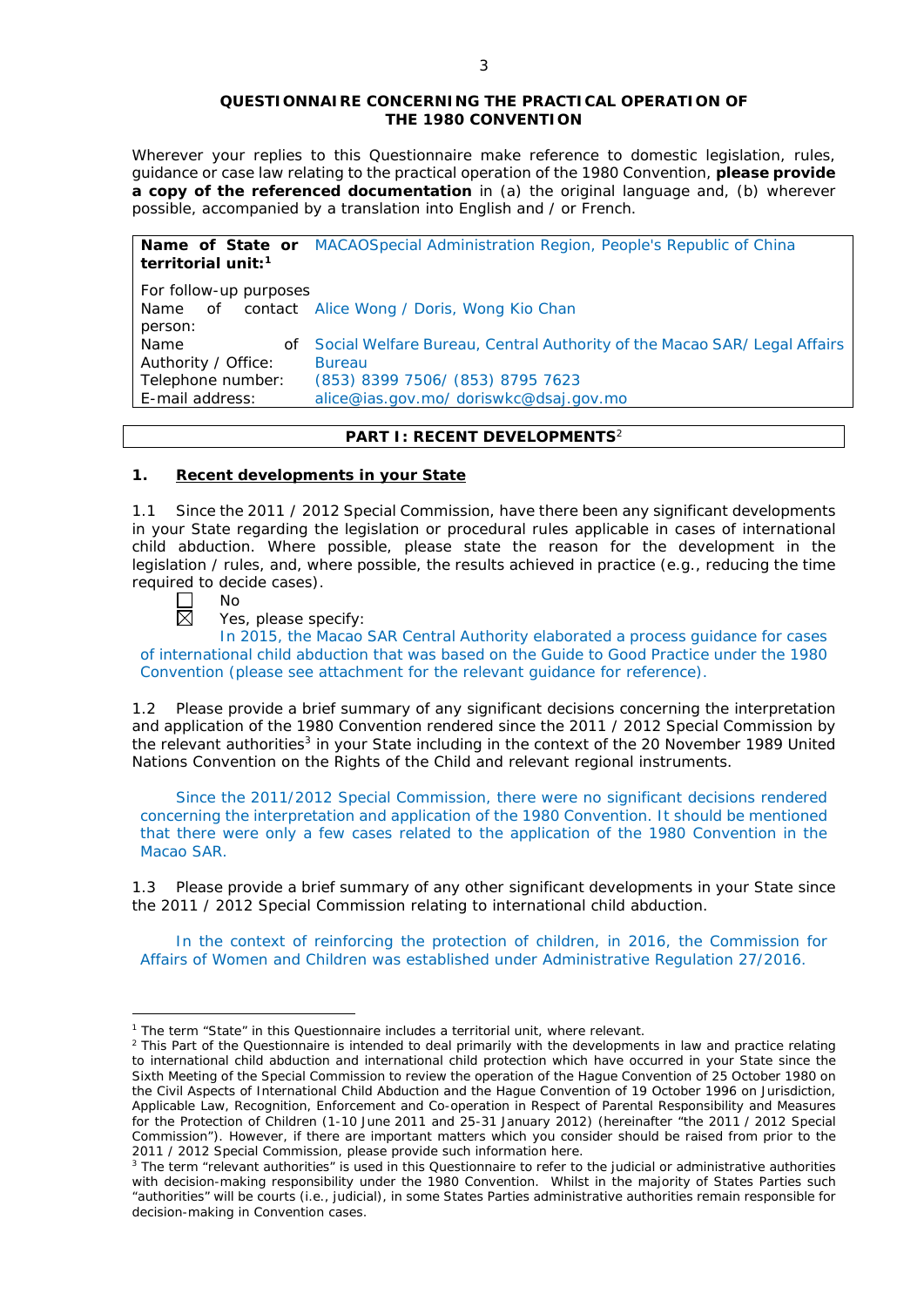The Commission is a consultative body composed of representatives from the government and from associations legally established in the areas of women, children and juveniles, education, culture, employment, health and social service as well as distinguished individuals from the aforementioned areas which are recognized, with the duties to advocate opportunities, rights and dignity of women and children, to propose suggestions and opinions for the policies related to the interests of women and children, to assist the Macao SAR Government to establish and boost the policies or measures related to affairs of women and children; to actively cooperate with the public or private entities for the promotion of the interests of women and children and to facilitate the implementation of international conventions in relation to the rights of women and children which are applicable in the Macao SAR.

# **2. Issues of compliance**

2.1 Are there any States Parties to the 1980 Convention with whom you are having particular challenges in achieving successful co-operation? Please specify the challenges you have encountered and, in particular, whether the problems appear to be systemic.

 $\boxtimes$ No

П

- Yes, please specify:
	- Please insert text here

2.2 Are you aware of situations / circumstances in which there has been avoidance / evasion of the 1980 Convention?

 $\boxtimes$ No

Yes, please specify:

Please insert text here

### **PART II: THE PRACTICAL OPERATION OF THE 1980 CONVENTION**

# **3. The role and functions of Central Authorities designated under the 1980 Convention**<sup>4</sup>

*In general*

3.1 Have any challenges arisen in practice in achieving effective communication or cooperation with other Central Authorities?

 $\boxtimes$ No  $\Box$ 

No

Yes, please specify: Please insert text here

3.2 Have any of the duties of Central Authorities, as set out in **Article 7** of the 1980 Convention, raised any particular problems in practice either in your State, or in States Parties with whom you have co-operated?

 $\boxtimes$ П

Yes, please specify: Please insert text here

3.3 Has your Central Authority encountered any challenges with the application of any of the 1980 Convention provisions? If so, please specify.<br>  $\boxtimes$  No

No Yes, please specify: Please insert text here

## *Legal aid and representation*

3.4 Do the measures your Central Authority takes to provide or facilitate the provision of legal aid, legal advice and representation in return proceedings under the 1980 Convention (**Art. 7(2)-(g)**) result in delays in proceedings either in your own State, or, where cases originate in your State, in any of the requested States you have dealt with?  $\boxtimes$ 

No

<sup>-</sup><sup>4</sup> See also Section 5 below on "Ensuring the safe return of children" which involves the role and functions of Central Authorities.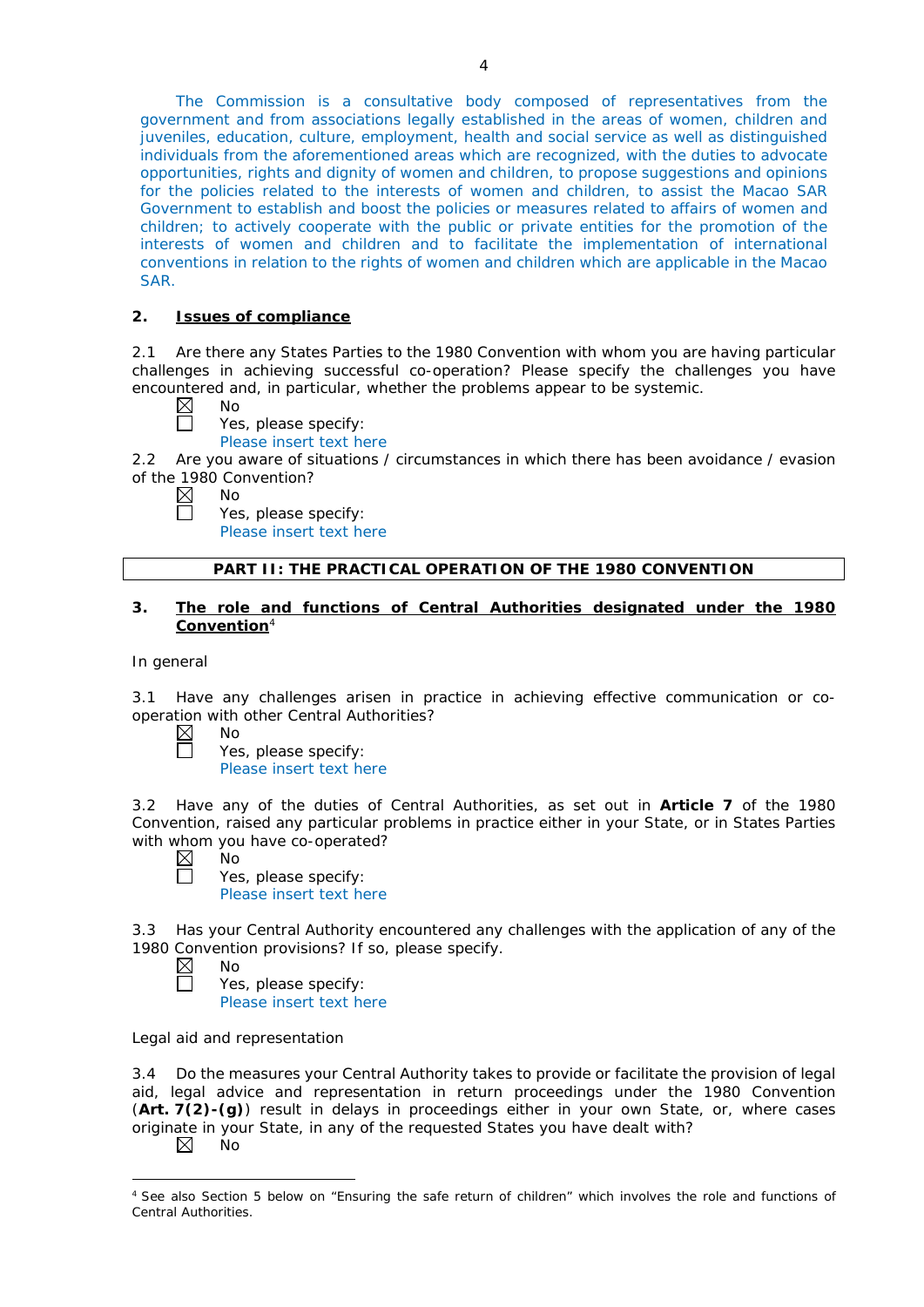Yes, please specify: Please insert text here

3.5 Are you aware of any other challenges in your State, or, where cases originate in your State, in any of the requested States you have dealt with, regarding the obtaining of legal aid, advice and  $\ell$  or representation for either left-behind parents or taking parents?<sup>5</sup>

 $\boxtimes$ No

 $\Box$ 

Yes, please specify: Please insert text here

### *Locating the child*

3.6 Has your Central Authority encountered any challenges with locating children in cases involving the 1980 Convention, either as a requesting or requested State?

 $\boxtimes$ No

 $\Box$ 

Yes, please specify the challenges encountered and what steps were taken or are considered to be taken to overcome these challenges: Please insert text here

3.7 Has your Central Authority worked with any external agencies to discover the whereabouts of a child wrongfully removed to or retained within your State (*e.g.*, the police, Interpol, private location services)?

No 岗

Yes, please share any good practice on this matter:

Upon receiving a request for identifying the location of a child involving in cases under the 1980 Convention, the Macao SAR Central Authority promptly contacts and works with the police to discover the whereabouts of the child wrongfully removed or retained.

*Information exchange, training and networking of Central Authorities*

3.8 Has your Central Authority shared its expertise with another Central Authority or benefited from another Central Authority sharing its expertise with your Central Authority, in accordance with the Guide to Good Practice - Part I on Central Authority Practice?<sup>6</sup>

- $\boxtimes$ No
	- Yes, please specify:

Please insert text here

3.9 Has your Central Authority organised or participated in any other networking initiatives between Central Authorities such as regional meetings via conference call or videoconference?

- $\boxtimes$ No
	- Yes, please specify: Please insert text here

## *Statistics*<sup>7</sup>

<u>.</u>

3.10 If your Central Authority does not submit statistics through the web-based INCASTAT database, please explain why.

<sup>5</sup> See paras 1.1.4 to 1.1.6 of the "Conclusions and Recommendations of the Fifth Meeting of the Special Commission to review the operation of the *Hague Convention of 25 October 1980 on the Civil Aspects of International Child Abduction* and the practical implementation of the *Hague Convention of 19 October 1996 on Jurisdiction, Applicable Law, Recognition, Enforcement and Co-operation in Respect of Parental Responsibility and Measures for the Protection of Children* (30 October – 9 November 2006) (hereinafter referred to as the ["Conclusions and Recommendations of the 2006 Special Commission"](https://assets.hcch.net/upload/concl28sc5_e.pdf)) and paragraphs 32 to 34 of the [Conclusions and Recommendations of the Special Commission](https://assets.hcch.net/upload/wop/concl28sc6_e.pdf) to review the operation of the Hague Convention of *[19 October 1980 on Jurisdiction, Applicable law, Recognition, Enforcement and Co-operation in Respect of](https://assets.hcch.net/upload/wop/concl28sc6_e.pdf)  [Parental Responsibility and Measures for the Protection of Children](https://assets.hcch.net/upload/wop/concl28sc6_e.pdf)* (1-10 June 2011 and 25-31 January 2012) (hereinafter the "C&R of the 2011/2012 Special Commission") (available on the Hague Conference website at < www.hcch.net > under "Child Abduction Section" then "Special Commission meetings").

 $6$  Available on the Hague Conference website at < www.hcch.net > under "Child Abduction Section" then "Guides to Good Practice". See, in particular, Chapter 6.5 on twinning arrangements.

<sup>7</sup> See paras 1.1.16 to 1.1.21 of the Conclusions and Recommendations of the 2006 Special Commission (*supra.*  note 5).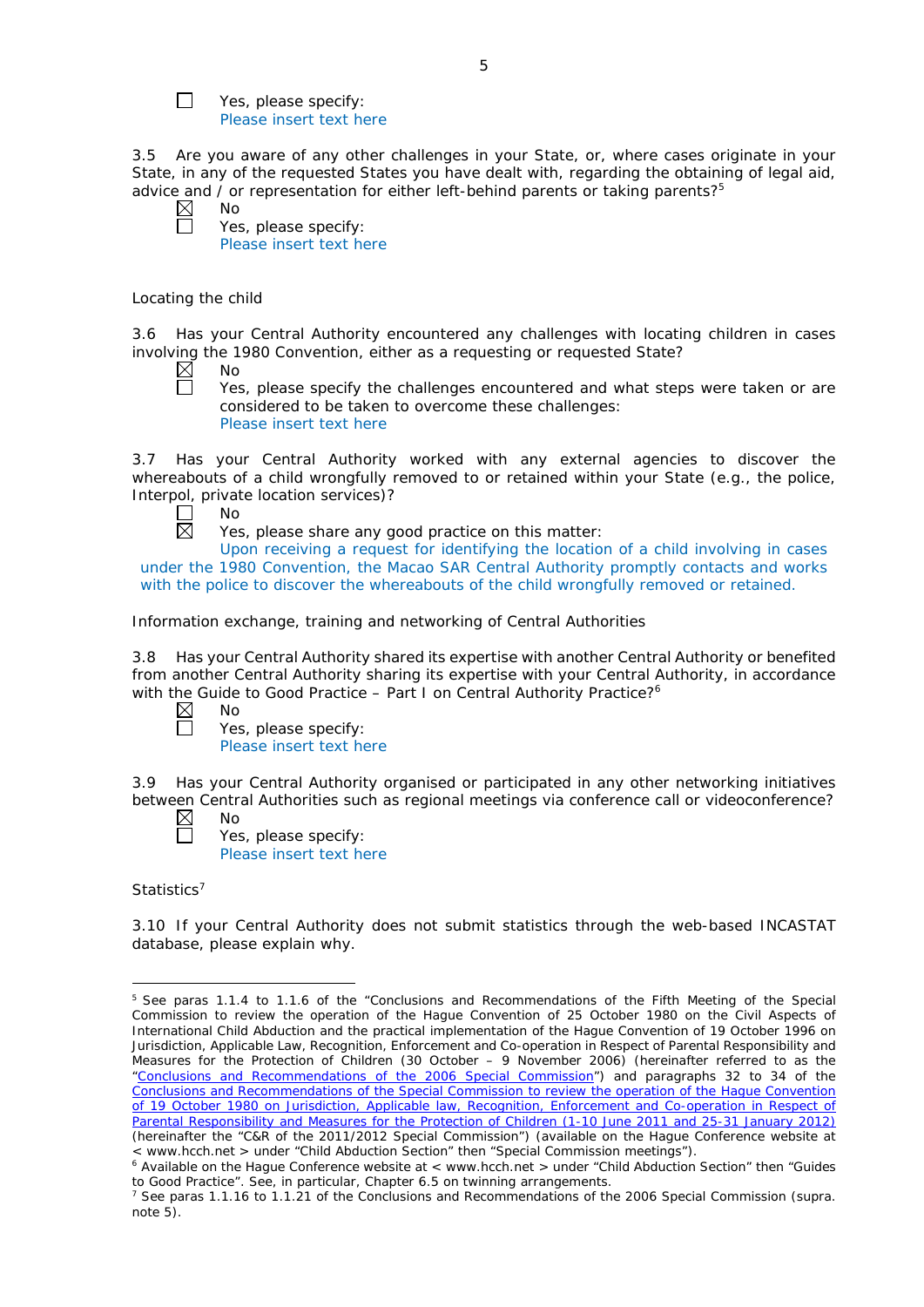N/A.

*Prompt handling of cases*

3.11 Does your Central Authority have mechanisms in place to ensure the prompt handling of cases?

No 反

Yes, please specify:

The process guidance based on the Guide to Good Practice under the 1980 Convention as mentioned above aims at ensuring the prompt handling of cases of international child abduction.

3.12 If your Central Authority is experiencing delays in handling cases please specify the main reasons for these delays:

The Macao SAR Central Authority has not experienced such delays at this stage.

# **4. Court proceedings & promptness**

4.1 Has your State limited the number of judicial or administrative authorities who can hear return applications under the 1980 Convention  $(i.e.,$  concentration of jurisdiction")?<sup>8</sup>

Yes 反

No, please indicate if such arrangements are being contemplated:

There is no arrangement being contemplated regarding the limitation on the number of judicial authorities who can hear return applications under the 1980 Convention. However, it should be mentioned that in the Court of First Instance there is a specialised court for family and minors issues (Article 27(2) of Law 9/2004).

4.2 Does your State have mechanisms in place to handle return decisions within six weeks (*e.g.*, production of summary evidence, limitation of appeals, swift enforcement)?



Yes, please explain:

In urgent situations, it is possible to request the court to issue provisional decisions. For instance, whenever a delay may harm the interests of the child, the relavant act shall be ordered and carried out immediately (even during judicial holidays). Therefore, it is possible to ensure that Hague applications are dealt with promptly (within six weeks) (Articles 3, 97 and 100 of Decree-Law 65/99/M).

4.3 If your response to the previous question is No, does your State contemplate implementing mechanisms to meet the requirement of prompt return under the 1980 Convention (*e.g.*, procedures, bench-books, guidelines, protocols)?

- $\Box$ No, please explain:
	- Please insert text here
- П Yes, please explain:
	- Please insert text here

4.4 If your State is experiencing delays in handling return decisions please specify the main reasons for these delays:

The Macao SAR courts express that they have not experienced such delays.

4.5 Do your courts regularly order immediate protective measures when initiating the return procedure, so as to prevent a new removal and minimize the harm to the child (*e.g.*, prohibit removal of the child from the jurisdiction, retain documentation, grant provisional access rights to the left-behind parent)?

⊠ No, please explain:

-

Immediate protective measures are not ordered on a regular basis, which may be ordered when there is a great probability that the right exists and the violation of such right appears to be substaintiated (Article 332(1) of the Macao Civil Procedure Code).

<sup>8</sup> See, *The [Judges' Newsletter](https://www.hcch.net/en/instruments/conventions/publications2/judges-newsletter)* on International Child Protection – Vol. XX / [Summer-Autumn 2013](https://assets.hcch.net/upload/newsletter/nl2013tome20en.pdf) the special focus of which was "Concentration of jurisdiction under the *Hague Convention of 25 October 1980 on the civil aspects of International Child Abduction* and other international child protection instruments".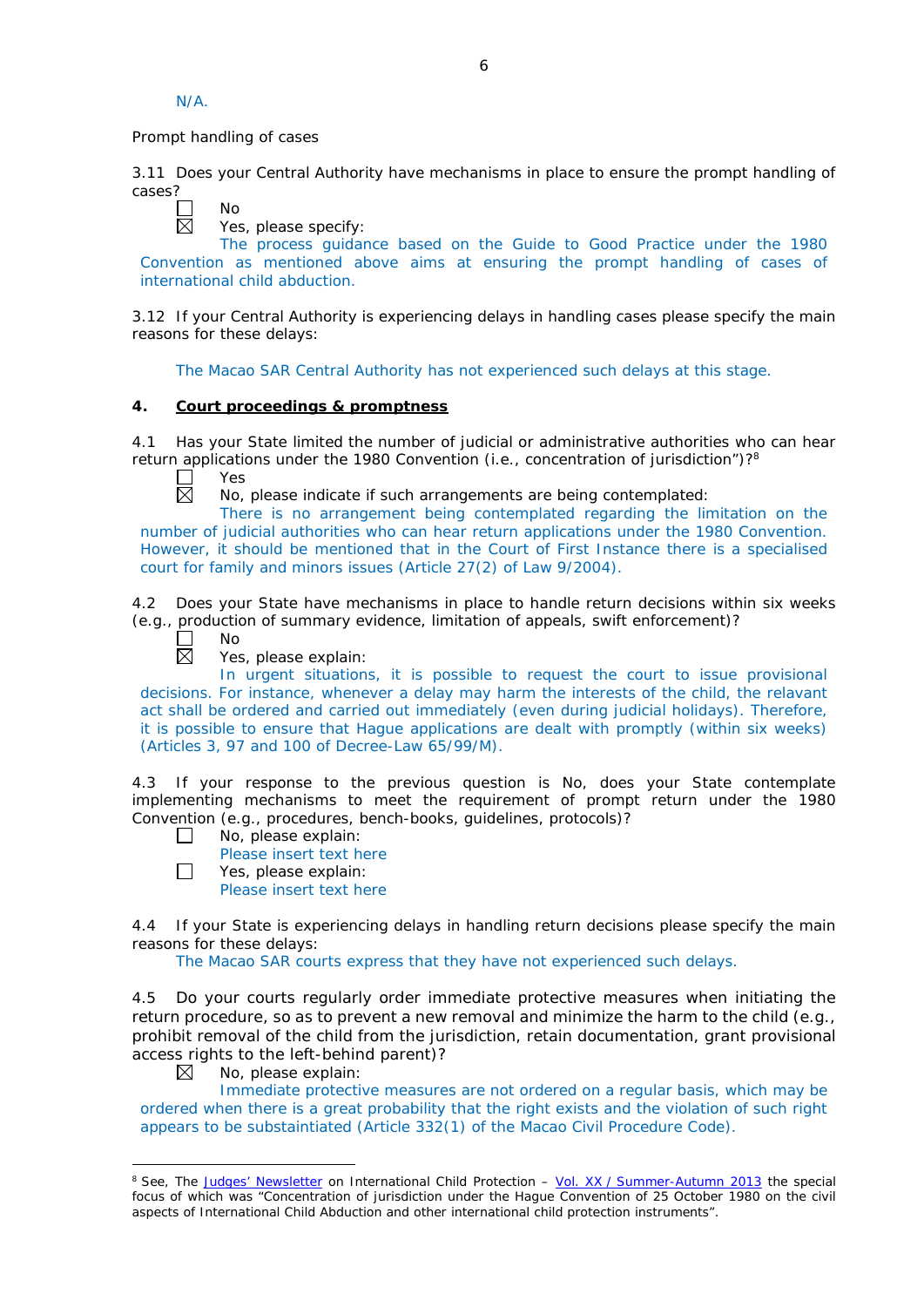- $\Box$ Yes, please explain: Please insert text here
- 4.6 Do your courts make use of direct judicial communications to ensure prompt proceedings? Yes
	- No, please explain: N/A.

4.7 If your State has not designated a sitting judge to the International Hague Network of Judges does your State intend to do so in the near future?

Yes  $\Box$ No, please explain: N/A.

---

 $\Box$ 

4.8 Please comment upon any cases (whether your State was the requesting or requested State), in which the judge (or decision-maker) has, before determining an application for return, communicated with a judge or other authority in the requesting State regarding the issue of the child's safe return. What was the specific purpose of the communication? What was the outcome?

# **5. Ensuring the safe return of children**<sup>9</sup>

*Methods for ensuring the safe return of children*<sup>10</sup>

5.1 What measures has your Central Authority taken to ensure that the recommendations of the 2006 and 2011 / 2012 Special Commission meetings<sup>11</sup> regarding the safe return of children are implemented?

Upon receiving a request, the Macao SAR Central Authority follows up and works on the case according to the process guidance adopted in 2015, including taking appropriate measures to ensure the safe return of the child.

5.2 In particular, in a case where the safety of a child is in issue and where a return order has been made in your State, how does your Central Authority ensure that the appropriate child protection bodies in the *requesting* State are alerted so that they may act to protect the welfare of a child upon return (until the appropriate court in the requesting State has been effectively seised)?

The Macao SAR Central Authority keeps close communication with the Central Authority of the Requesting State, mainly requesting for information on local bodies involved in child protection, so as to make the essential follow up to safeguard the welfare of the child upon return.

5.3 Where there are concerns in the requested State regarding possible risks for a child following a return, what conditions or requirements can the relevant authority in your State put in place to minimise or eliminate those concerns?

The Macao SAR Central Authority communicates with the Central Authority of the Requested State for the purposes of adopting appropriate measures that fulfil the needs of the child following a return, such as provision of counselling, assistance in life and education to the child.

## *Use of the 1996 Convention to ensure a safe return*

5.4 If your State is not Party to the 1996 Convention, is consideration being given to the possible advantages of the 1996 Convention in providing a jurisdictional basis for urgent

-

<sup>&</sup>lt;sup>9</sup> See **Art. 7(2)** *h)* of the 1980 Convention.<br><sup>10</sup> Where relevant, please make reference to the use of undertakings, mirror orders and safe harbour orders and other such measures in your State.

<sup>11</sup> See th[e Conclusions and Recommendations](https://assets.hcch.net/upload/concl28sc5_e.pdf) of the Special Commission of 2006 (*supra.* note 5) at paras 1.1.12 and 1.8.1 to 1.8.2 and 1.8.4 to 1.8.5 and the Appendix to the Conclusions and Recommendations and the [Conclusions and Recommendations](https://assets.hcch.net/upload/wop/concl28sc6_e.pdf) of the 2011 / 2012 Special Commission (*supra.* note 5).at paras 39-43.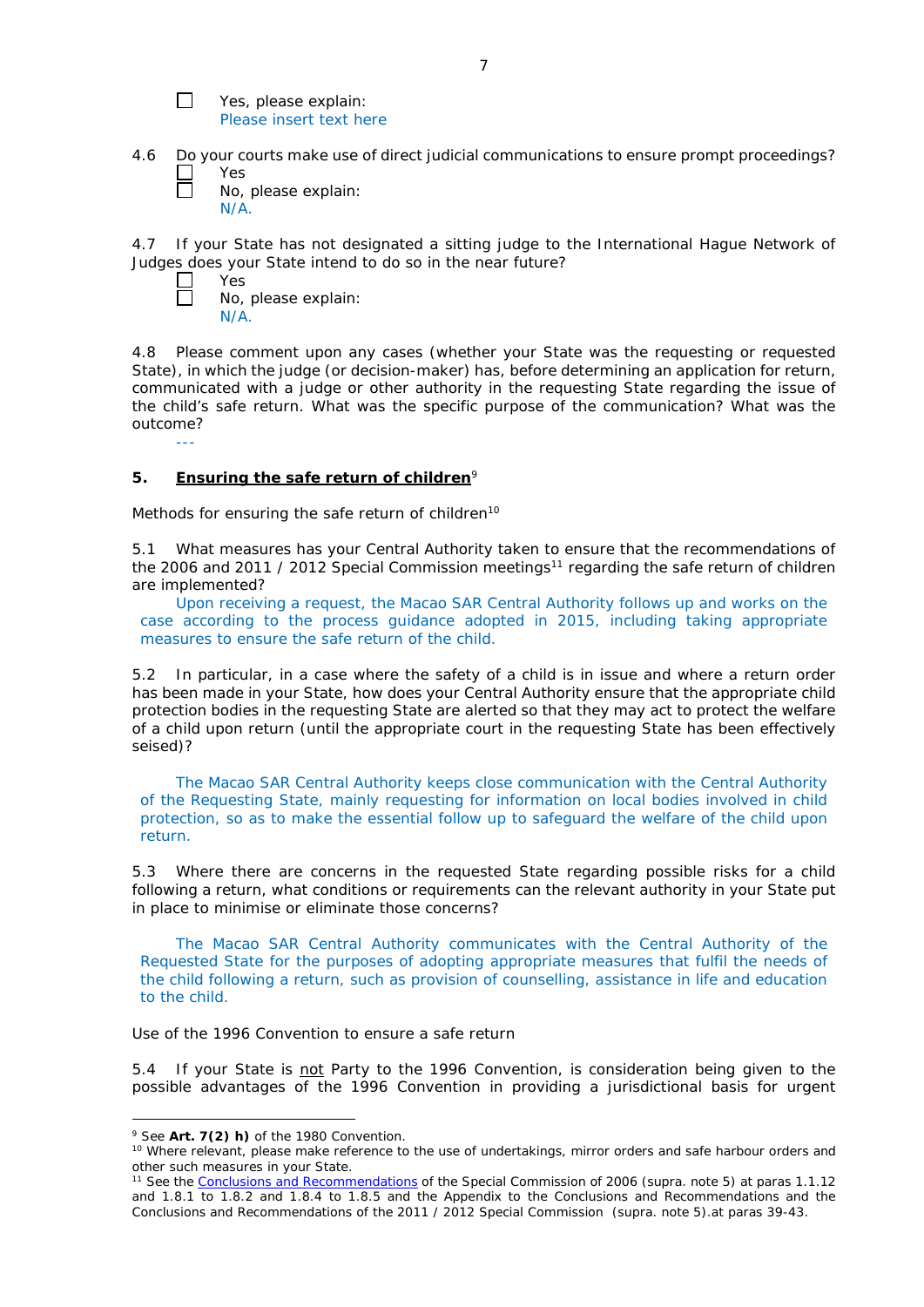protective measures associated with return orders (**Arts 7 and 11**), in providing for their recognition by operation of law (**Art. 23**), and in communicating information relevant to the protection of the child (**Art. 34**)?

Yes, please explain:

*Protection of primary carer*

No

5.5 Are you aware of cases in your State where a primary carer taking parent, for reasons of personal security (*e.g.*, domestic or family violence, intimidation, harassment, etc.) or others, has refused or has not been in a position to return with the child to the requesting State? How are such cases dealt with in your State? Please explain and provide case examples where possible.

Until now, there were no such cases in the Macao SAR.

5.6 In particular, would your authorities consider putting in place measures to protect the primary carer upon return in the requesting State as a mean to secure the safe return of the child? Please explain and provide case examples where possible.

---

# *Post-return information*

5.7 In cases where measures are put in place in your State to ensure the safety of a child upon return, does your State (through the Central Authority, or otherwise) attempt to monitor the effectiveness of those measures upon the child's return? Would you support a recommendation that States Parties should co-operate to provide each other with follow-up information on such matters, insofar as is possible?

The Macao SAR Central Authority maintains close liaision and cooperation with the Central Authority of the Requesting State to ensure the fulfillment of any specific needs of the child following a return and to safeguard his/her safety. Until now, such practice has been effective. Therefore, in our opinion, a recommendation regarding co-operation between States Parties to provide each other with follow-up information on such matters does not appear to be very necessary.

5.8 If your State is not Party to the 1996 Convention, is consideration being given to the possible advantages of the 1996 Convention in providing a jurisdictional basis for requesting a report on the situation of the child upon return to the State of habitual residence (**Art. 32- (a)**)?

| $\boxtimes$ | Nο                      |
|-------------|-------------------------|
| $\Box$      | Yes, please explain:    |
|             | Please insert text here |

# **6. Voluntary agreements and mediation**

6.1 How does your Central Authority (either directly or through any intermediary) take, or is it considering taking, appropriate steps under **Article 7-(c)** to secure the voluntary return of the child or to bring about an amicable resolution of the issues? Please explain:

When the Macao SAR Central Authority receives a request to return the child, its professional social workers, according to the internal process guidance, get into contact with the persons concerned and attempt to achieve the voluntary return of the child.

6.2 In what ways have you used the "Guide to Good Practice on Mediation"<sup>12</sup> for the purpose of implementing the 1980 Convention in your State? Please explain:

<sup>-</sup><sup>12</sup> Available on the Hague Conference website at < www.hcch.net > under "Child Abduction Section" then "Guides to Good Practice".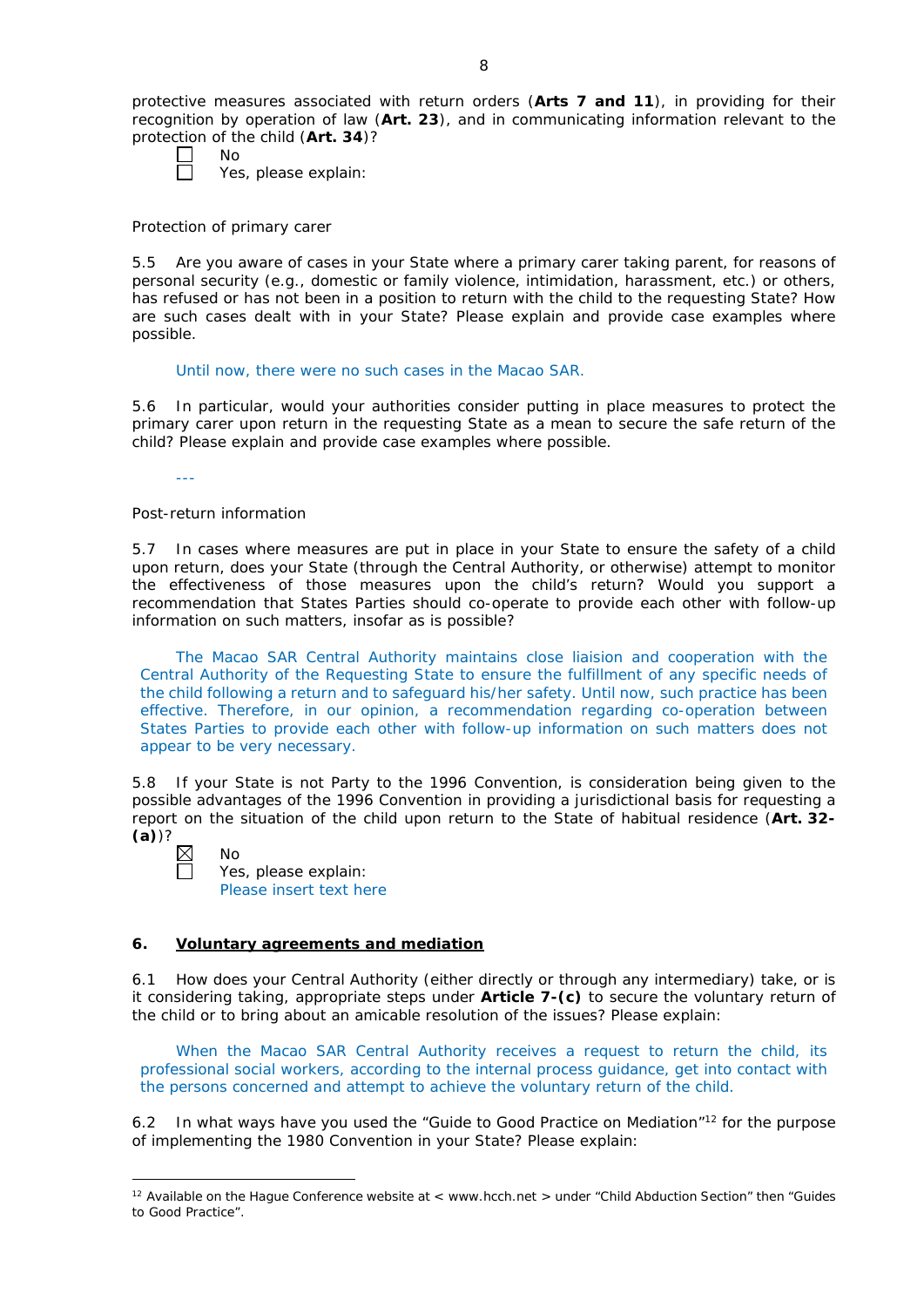In the process of dealing with cases under the 1980 Convention, whenever it is necessary, the Macao SAR Central Authority refers to the principles and suggestions of the "Guide to Good Practice on Mediation".

6.3 Has your State considered or is it in the process of considering the establishment of a Central Contact Point for international family mediation to facilitate access to information on available mediation services and related issues for cross-border family disputes involving children, or has this task been entrusted to the Central Authority?<sup>13</sup>

 $\boxtimes$ No, please explain:

As mentioned above, there were only a few cases related to the application of the 1980 Convention in the Macao SAR. Therefore, currently, the establishment of a Central Contact Point is not considered a priority.

Yes, please explain:  $\perp$ 

Please insert text here

# **7. Preventive measures**

7.1 Has your State taken steps to advance the development of a travel form under the auspices of the International Civil Aviation Organisation?<sup>14</sup>

 $\Box$ 

Yes, please describe: Please insert text here

7.2 Regardless of whether the International Civil Aviation Organisation adds the development of a travel form to its work programme, would your State support the development of a nonmandatory model travel form under the auspices of the Hague Conference?<br>  $\boxtimes$  Yes<br>  $\Box$  No, please explain:

Yes

-

No, please explain:

Please insert text here

# **8. The Guide to Good Practice under the 1980 Convention**

8.1 In what ways have you used the Parts of the Guide to Good Practice<sup>15</sup> to assist in implementing for the first time, or improving the practical operation of, the 1980 Convention in your State?

a. Part I on Central Authority Practice. Please explain:

The Guide to Good Practice is a useful tool, reference and learning aid as regards the implementation of the Convention. The Macao SAR Central Authority refers to the suggestions of the relevant practice stated therein whenever necessary. As stated above, the process guidance for cases of international child abduction was elaborated in conformity with the Guide to Good Practice.

- b. Part II on Implementing Measures. Please explain: Idem.
- c. Part III on Preventive Measures. Please explain: Idem.
- d. Part IV on Enforcement. Please explain: Idem.

8.2 How have you ensured that the relevant authorities in your State have been made aware of, and have had access to, the Guide to Good Practice?

The Macao SAR Central Authority transmits such information to the relevant authorities, including the Procuratorate, the Court and the Police, etc..

<sup>&</sup>lt;sup>13</sup> As it has been encouraged in the Guide to Good Practice on Mediation, Chapter 4, on "Access to Mediation". par. 114-117. See also [Conclusions and Recommendations of the 2011](https://assets.hcch.net/upload/wop/concl28sc6_e.pdf) / 2012 Special Commission (*supra.*  note 5) at par. 61.

<sup>14</sup> See th[e Conclusions and Recommendations of the 2011](https://assets.hcch.net/upload/wop/concl28sc6_e.pdf) / 2012 Special Commission (*supra.* note 5) at par. 92. <sup>15</sup> All Parts of the Guide to Good Practice under the 1980 Convention are available on the Hague Conference website at < www.hcch.net > under "Child Abduction Section" then "Guides to Good Practice".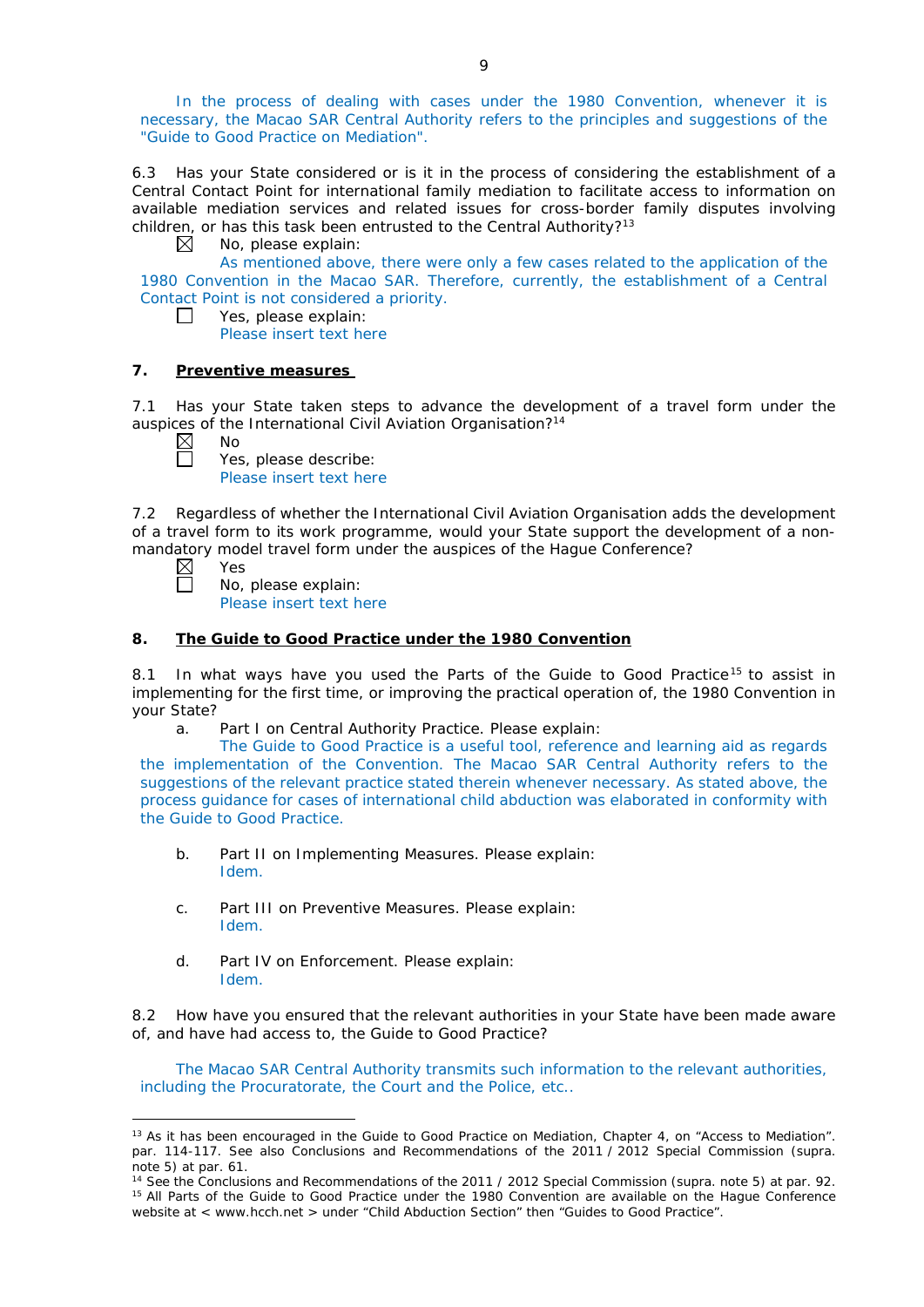8.3 Do you have any other comments about any Part of the Guide to Good Practice?

Currently, there are no further comments.

### **9. Publicity and debate concerning the 1980 Convention**

9.1 Has the 1980 Convention given rise to (a) any publicity (positive or negative) in your State, or (b) any debate or discussion in your national parliament or its equivalent? No

 $\boxtimes$  $\Box$ 

Yes, please indicate the outcome of this debate or discussion, if any: Please insert text here

9.2 By what methods does your State disseminate information to the public about the 1980 Convention?

The Chinese, Portuguese and English texts of the Convention were published in the Macao SAR Official Gazette, available at the following link: http://ioen.io.gov.mo/Legis/International/record/154.aspx

Moreover, the Macao SAR Central Authority also uploaded information related to the 1980 Convention onto its official website: http://www.ias.gov.mo/pt/multimediainformation/hague-convention-on-the-civil-aspects-of-international-child-abduction/hague

## **PART IV: TRANSFRONTIER ACCESS / CONTACT AND INTERNATIONAL FAMILY RELOCATION**

# **10. Transfrontier access / contact**<sup>16</sup>

10.1 Since the 2011 / 2012 Special Commission, have there been any significant developments in your State regarding Central Authority practices, legislation, procedural rules or case law applicable in cases of transfrontier contact / access?

Г

-

No Yes, please explain: Please insert text here

10.2 Please indicate any important developments in your State, since the 2011 / 2012 Special Commission, in the interpretation of **Article 21** of the 1980 Convention.

There were no important developments regarding the interpretation of Article 21 of the 1980 Convention since the 2011/2012 Special Commission.

10.3 What problems have you experienced, if any, as regards co-operation with other States in respect of:

- a. the granting or maintaining of access rights; There is no such experience.
- b. the effective exercise of rights of access; and There is no such experience..
- c. the restriction or termination of access rights. There is no such experience.

Please provide case examples where possible. N/A.

<sup>16</sup> See the [Conclusions and Recommendations](https://assets.hcch.net/upload/concl28sc5_e.pdf) of the 2006 Special Commission (*supra.* note 5) at paras 1.7.1 to 1.7.3.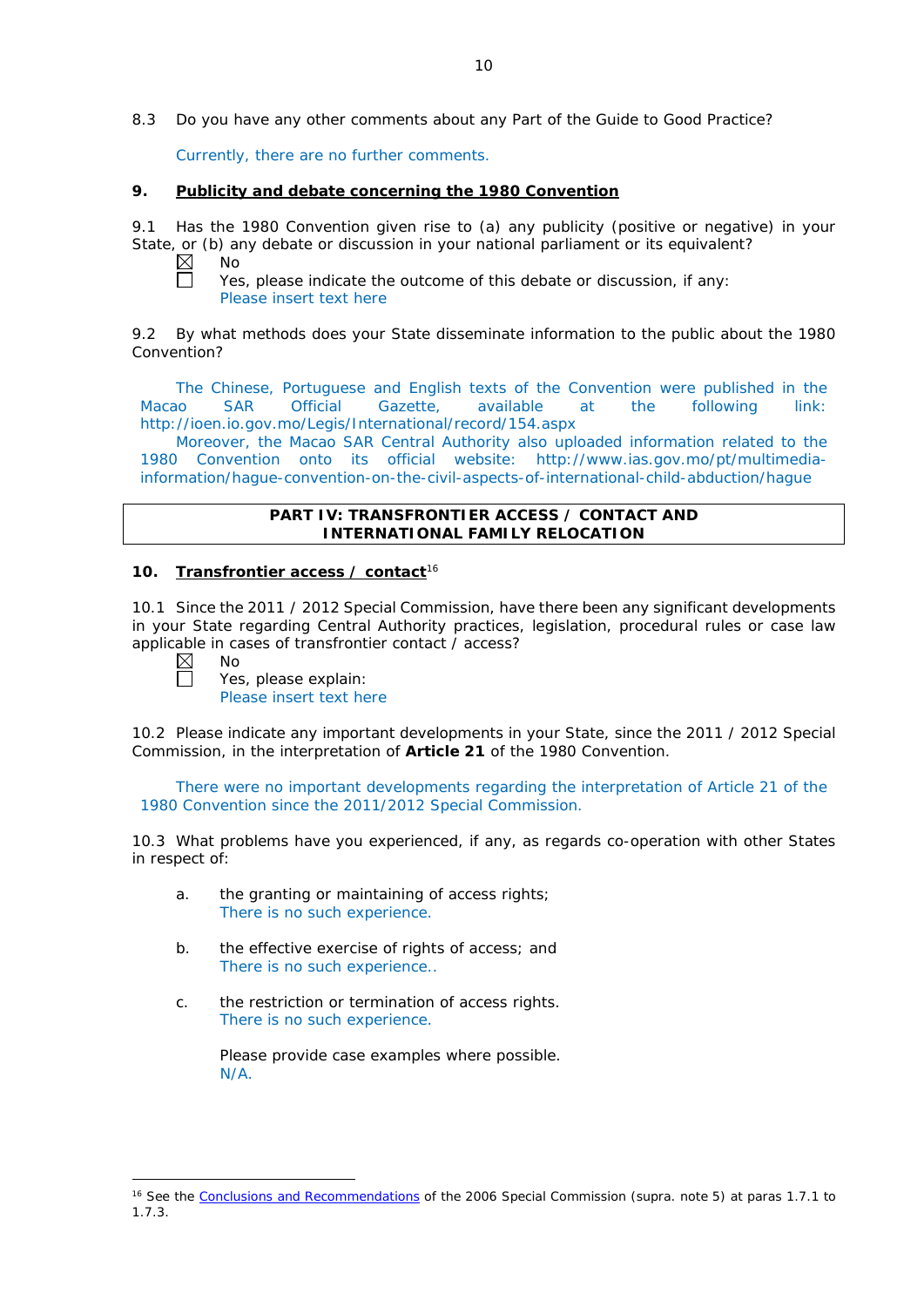10.4 In what ways have you used the "General Principles and Guide to Good Practice on Transfrontier Contact Concerning Children"17 to assist in transfrontier contact / access cases in your State? Can you suggest any further principles of good practice?

As mentioned above, there were only a few cases related to the application of the 1980 Convention in the Macao SAR and the Macao SAR Central Authority has no experience in using the "General Principles and Guide to Good Practice on Transfrontier Contact Concerning Children" in those few cases. Thus, at this moment, there is no suggestion for further principles of good practice.

# **11. International family relocation**<sup>18</sup>

11.1 Since the 2011 / 2012 Special Commission, have there been any significant developments in your State regarding the legislation, procedural rules or case law applicable to international family relocation? Where possible, please explain these developments in the legislation, procedural rules or case law:

There is no significant developments since the 2011/2012 Special Commission.

### **PART V: NON-CONVENTION CASES AND NON-CONVENTION STATES**

#### **12. Non-Convention cases and non-Convention States**

12.1 Are there any States that you would particularly like to see become a State Party to the 1980 Convention? If so, what steps would you suggest could be taken to promote the Convention and encourage ratification of, or accession to, the Convention in those States? Please explain:

### No comments.

12.2 Are there any States which are not Parties to the 1980 Convention or not Members of the Hague Conference that you would like to see invited to the Special Commission meeting in 2017?

#### No comments.

#### *The "Malta Process"*<sup>19</sup>

-

12.2 In relation to the "Malta Process":

a. Do you have any comment to make on the "Principles for the Establishment of Mediation Structures in the context of the Malta Process" and the accompanying Explanatory Memorandum?<sup>20</sup> No comments.

<sup>&</sup>lt;sup>17</sup> Available on the Hague Conference website at < www.hcch.net > under "Child Abduction Section" then "Guides to Good Practice".

<sup>&</sup>lt;sup>18</sup> See the Conclusions and Recommendations of the 2006 Special Commission meeting at paras 1.7.4 to 1.7.5: *"*1.7.4 The Special Commission concludes that parents, before they move with their children from one country to another, should be encouraged not to take unilateral action by unlawfully removing a child but to make appropriate arrangements for access and contact preferably by agreement, particularly where one parent intends to remain behind after the move.

<sup>1.7.5</sup> The Special Commission encourages all attempts to seek to resolve differences among the legal systems so as to arrive as far as possible at a common approach and common standards as regards relocation."  $19$  The "Malta Process" is a dialogue between certain States Parties to the 1980 and 1996 Conventions and certain States which are not Parties to either Convention, with a view to securing better protection for cross-border rights of contact of parents and their children and addressing the problems posed by international abduction between

the States concerned. For further information see the Hague Conference website at < www.hcch.net > under "Child Abduction Section" then "Judicial Seminars on the International Protection of Children". <sup>20</sup> The Principles and Explanatory Memorandum were circulated to all Hague Conference Member States and all

States participating in the Malta Process in November 2010. They are available on the Hague Conference website at < www.hcch.net > under "Child Abduction Section" then "Judicial Seminars on the International Protection of Children".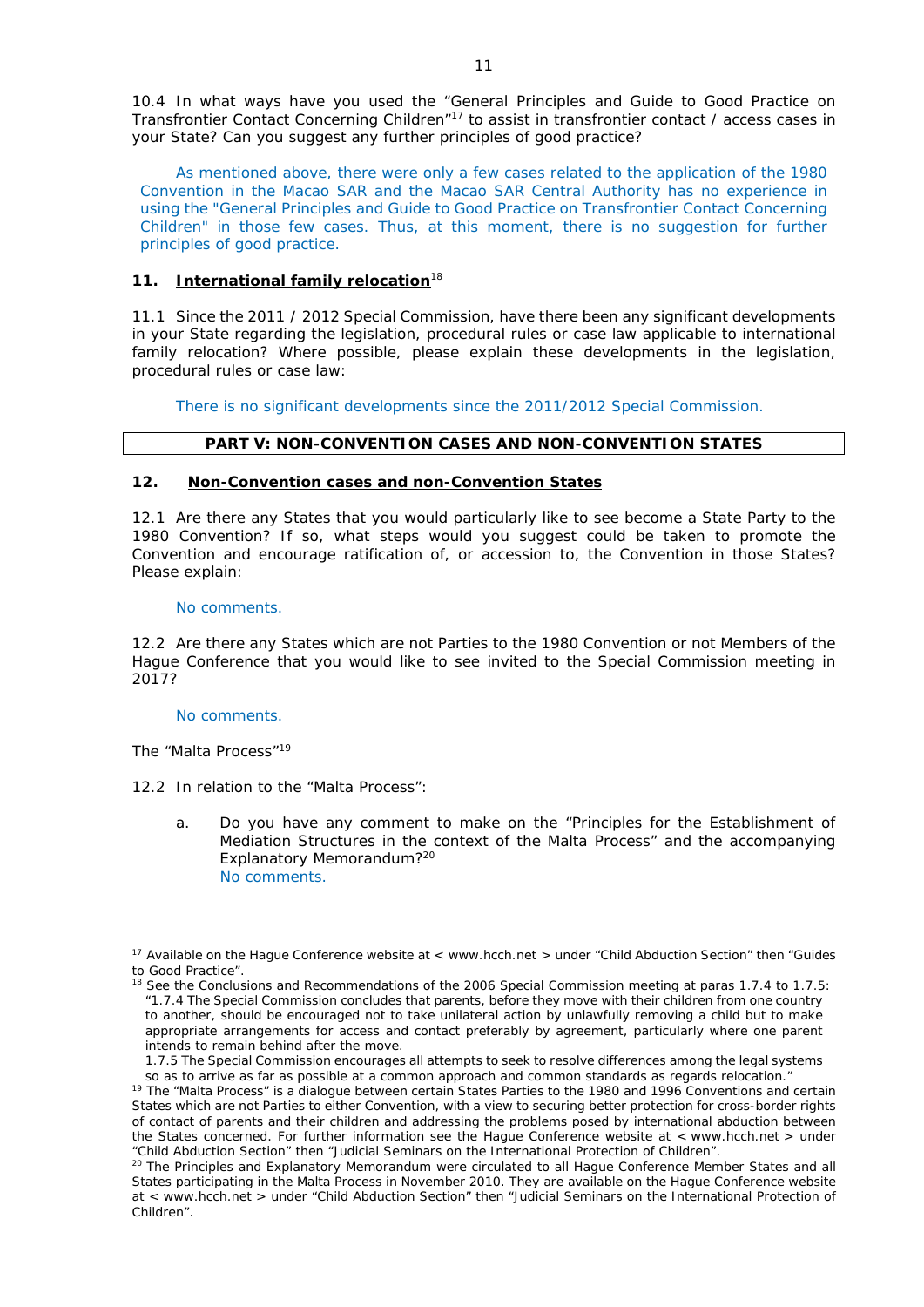b. Have any steps been taken towards the implementation of the Malta Principles in your State and the designation of a Central Contact Point, in order to better address crossborder family disputes over children involving States that are not a Party to the 1980 and 1996 Hague Conventions?<br>  $\boxtimes$  No

No  $\Box$ Yes, please explain: Please insert text here

c. What is your view as to the future of the "Malta Process"? No comments.

### **PART VI: TRAINING AND EDUCATION AND THE TOOLS, SERVICES AND SUPPORT PROVIDED BY THE PERMANENT BUREAU**

## **13. Training and education**

13.1 Can you give details of any training sessions / conferences organised in your State to support the effective functioning of the 1980 Convention, and the influence that such sessions / conferences have had?

The Macao SAR Government organized "Towards the well-being of the Child through The Hague Child Abduction and Protection of Children Conventions – An Asia-Pacific Symposium", in June 25 and 26 of 2015, where over 100 governmental representatives, judicial magistrates and scholars from 23 countries exchanged opinions and shared experience in regard to the implementation of the 1980 Convention. Through the Symposium, the content of the 1980 Convnetion and its application in the Macao SAR were promoted and given awareness among the public.

## **14. The tools, services and support provided by the Permanent Bureau**

#### *In general*

14.1 Please comment or state your reflections on the specific tools, services and support provided by the Permanent Bureau to assist with the practical operation of the 1980 and 1996 Conventions, including:

- a. The Country Profile available under the Child Abduction Section. It is very useful.
- b. INCADAT (the international child abduction database, available at < www.incadat.com >). No comments.
- c. *The Judges' Newsletter* on International Child Protection the publication of the Hague Conference on Private International Law which is available online for free;<sup>21</sup> No comments.
- d. The specialised "Child Abduction Section" of the Hague Conference website  $(<$  www.hcch.net >); Information contained in the Section is useful and comprehensive.
- e. INCASTAT (the database for the electronic collection and analysis of statistics on the 1980 Convention);  $22$ No comments.

<sup>-</sup><sup>21</sup> Available on the Hague Conference website at  $\lt$  www.hcch.net  $\gt$  under "Child Abduction Section" and "Judges" Newsletter on International Child Protection". For some volumes of *The Judges' Newsletter*, it is possible to download individual articles as required.

<sup>&</sup>lt;sup>22</sup> Further information is available via the Hague Conference website at < www.hcch.net > under "Child Abduction Section" then "INCASTAT".